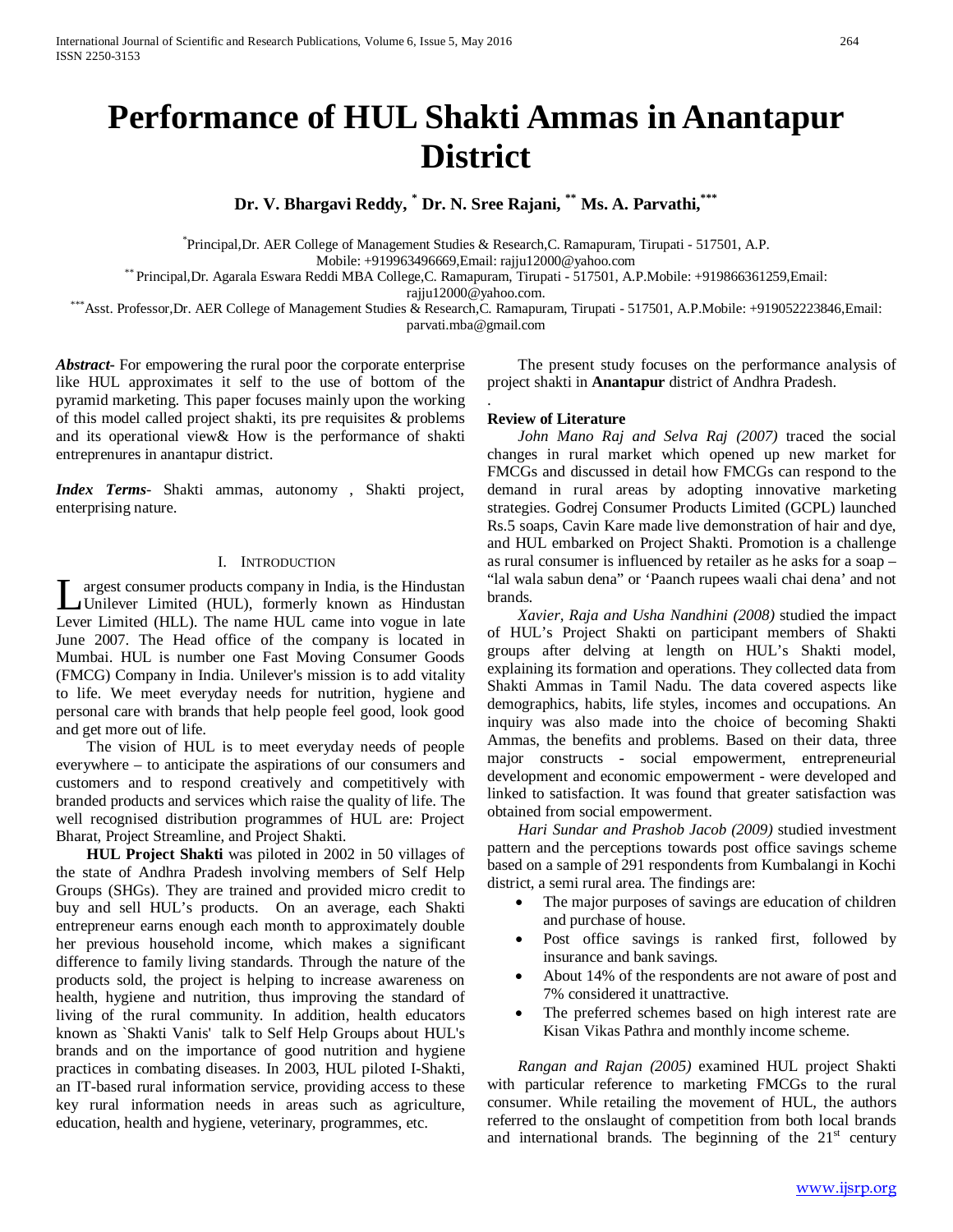witnessed a chequered bottom line situation in the functioning of the company to which it responded by introducing new brands and price reduction. In order to stay above competition and to remain as leader, the company found the way for establishing rural distribution mechanism. This development paved the way for the creation of Project Shakti, a win-win initiative aimed at triggering micro enterprise that creates livelihoods for the community. This led to aggressive penetration of the company into markets in small towns, semi urban and rural areas.

#### **Objectives:**

 1. To know the performance of Shakti Entrepreneurs in Anantapur Dist .

2.To understand the life style changes of shakti ammas .

#### II. METHODOLOGY

## **Area of study:**

 Field investigation has been undertaken in the study area comprising the Anantapur district which falls under Southern Andhra Pradesh.



## **Data Sources:**

 The data for the study was drawn from primary and secondary sources. The primary sources are the members of Project Shakti group of Hindustan Unilever Limited (HUL) and the Rural Sales Promoters of the company. The secondary sources are the print and electronic media. Different write-ups in journals, magazines, news papers, etc constitute the print media sources.

## **Questionnaire:**

 The questionnaire is developed based on rational construct criterion. It is proposed to administer the questionnaire by interview method. As the various questions framed in the questionnaire were in the English language, due care was taken to reach out to the SEs.

## **Data Analysis:**

 The data were converted to SPSS (Statistical Package for Social Sciences: version 11.0: 1999) for statistical analysis. Data obtained from the responses to questionnaire are tabulated and analysed using descriptive statistics like percentages, means and standard deviations. Factor analysis was carried out to identify the factors from the variables studied as also to reduce them into manageable factors.

#### **Profile of Respondents**

 Table1shows the demographic characteristics of all the respondent SEs from Chittoor district.

#### *Age*

 The sample is dominated by elders of above 30 years. A good majority of them (75.9%) are in the 30-45 years category. Only 7.9% of them are in the below 30 years age group and 16.4 % of them are in the above 46 years age group.

#### *Education*

 Most of the Shakti Entrepreneurs (SEs) are reasonably educated. Only 11.1% are in the primary educated group. About 61.4% of them had "upper primary" school education. About 21.5% are in the high school educated category and 2% had college education.

#### *Marital status*

 It is found that most of the SEs (97.4%) are married. Only a meager 2.6% are unmarried.

#### *Family size*

 The respondent SEs are characterized by normal family size. As against the expected norm of 6 members consisting of husband and wife with 2 parents and 2 children, a good majority of the respondent SEs (77%) have family size of 3-5. Out of the remaining 23% of the respondents, about6.1 % have small families with less than 3 members. Only 16.9% of the respondents have large families of 6-9 members.

**Table 1 Profile of Respondents (N=153)**

| Factor         | <b>Categories</b> |     | $ATP(N=153)$ |  |
|----------------|-------------------|-----|--------------|--|
|                |                   | F   | $\%$         |  |
| Age (Years)    | $<$ 30            | 12  | 7.9          |  |
|                | 31-35             | 14  | 9.2          |  |
|                | $36 - 40$         | 87  | 56.9         |  |
|                | $41 - 45$         | 15  | 9.8          |  |
|                | Above 46          | 25  | 16.4         |  |
| Education      | Primary           | 17  | 11.1         |  |
|                | Upper primary     | 91  | 61.4         |  |
|                | High school       | 39  | 25.5         |  |
|                | Collegiate        | 6   | 2.0          |  |
| Marital status | Yes               | 149 | 97.4         |  |
|                | No                | 4   | 2.6          |  |
| Family size    | $\lt 3$           | 10  | 6.1          |  |
|                | $3 - 5$           | 119 | 77.0         |  |
|                | $6 - 9$           | 24  | 16.9         |  |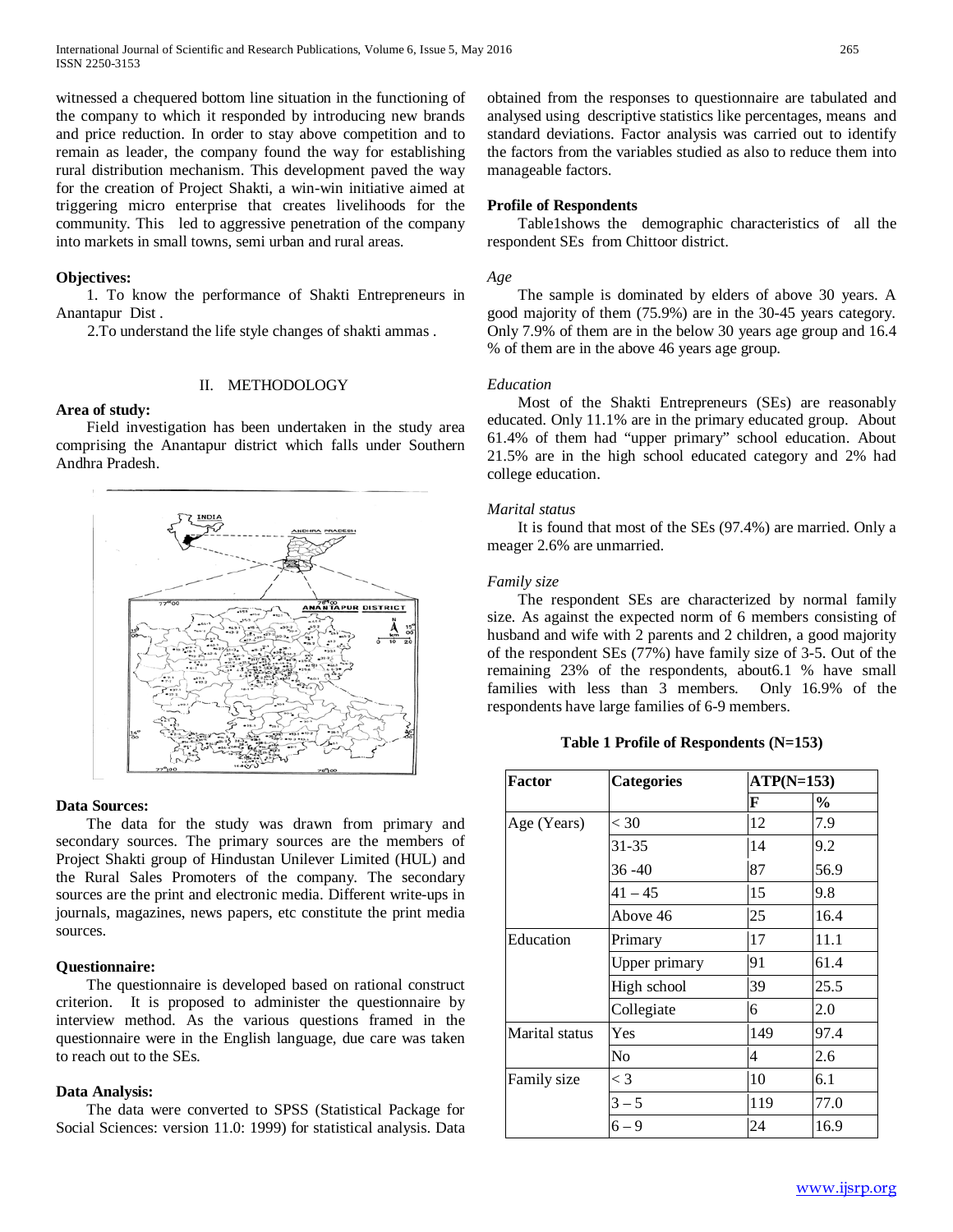| S. No. | <b>Attendance</b> | $ATP(N=153)$ |               |  |
|--------|-------------------|--------------|---------------|--|
|        |                   | F            | $\frac{6}{9}$ |  |
|        | Always            | 55           | 35.9          |  |
| 2.     | Mostly            | 45           | 29.4          |  |
| 3.     | Sometimes         | 34           | 22.2          |  |
| 4.     | Never             | 19           | 12.4          |  |

## **Experience as SEs**

 Since how long the respondent SEs are with the Project Shakti? Table 6- 7 shows the details. The recent entrants are small in number. About 11.7% of the respondents are associated with Project Shakti recently and have not gained even one year experience. The remaining 5.9% have more than one year experience. Those with 1-2 years of experience constituted 21.2% and those with more than 2 years of experience represented 72.9% of the total sample.

**Table 2 Number of years with Shakti (N=153)**

| S. No | <b>Duration</b>    |     | $ATP(N=153)$  |  |
|-------|--------------------|-----|---------------|--|
|       |                    |     | $\frac{0}{0}$ |  |
|       | Less than one year |     | 5.9           |  |
|       | 1-2 years          | 32  | 21.2          |  |
|       | $>$ 2 years        | 112 | 72 9          |  |

## **Reasons for becoming SEs**

 The reasons given by Shakti Entrepreneurs are listed in Table 6 - 8. 'Programme benefits' topped the list with 71.9% of the respondents mentioning it as the single reason and another 28.1 % mentioning it along with their family background. 'Family background' and 'community pressure' are mentioned individually by a negligible proportion of SEs. As such the hypothesis is proved right. Women have become Shakti Entrepreneurs convinced by programme benefits.

|  |  |  | Table 3 Reasons for becoming SEs (N=60) |  |  |
|--|--|--|-----------------------------------------|--|--|
|--|--|--|-----------------------------------------|--|--|

| S.<br>No | <b>Reason</b>                                         | $ATP(N=153)$  |      |
|----------|-------------------------------------------------------|---------------|------|
|          |                                                       | $\frac{0}{0}$ | Rank |
|          | Programme benefits                                    | 71.9          |      |
| 2.       | Family background /Community 1.3<br>pressure          |               |      |
| 3.       | Both Programme benefits and 26.8<br>family background |               |      |

## **Attendance at meetings**

 The SEs in Chittoor district are found to be more serious about the meetings as revealed by 77.5% of them attending the meetings regularly (Table 4).

## **Table 4 Attendance at HUL meetings (N=153)**

### **Reasons for not attending meetings**

 Anantapur district, only 65.3% of the SEs are having similar concern. The reasons for not attending meetings are same as can be observed from Table 5. The dominating reasons in the case of SEs are: 'Meetings convened at far off places' and 'nothing significant takes place in the meetings'.

**Table 5 Reasons for not attending meetings (N=153)**

| S.<br>N <sub>0</sub> | <b>Reasons</b>                                     | $ATP(N=153)$  |                |
|----------------------|----------------------------------------------------|---------------|----------------|
|                      |                                                    | $\frac{0}{0}$ | Rank           |
|                      | No time to attend the meetings                     | 20.0          | 3              |
| $\mathfrak{D}$       | Meetings held at inconvenient<br>time              | 6.67          | 4              |
| $\mathcal{R}$        | Meetings convened at far off<br>places             | 40.0          |                |
| 4                    | Nothing significant takes place<br>in the meetings | 20.0          | $\mathfrak{D}$ |

## **Marketing efforts**

 What kind of support HUL is giving to SEs? How do the SEs go about in selling the products?

## *Brand acceptance :*

 Table 6 shows the perception of consumers of the Ananatapur district The awareness is lower and acceptance is more.

| Table 6 Level of acceptance of HUL products (N=153) |  |
|-----------------------------------------------------|--|
|                                                     |  |

| S.             | <b>Statement</b>                                 | $ATP(N=153)$ |           |
|----------------|--------------------------------------------------|--------------|-----------|
| N <sub>0</sub> |                                                  | Mean         | <b>SD</b> |
|                | HUL is very much known to<br>consumers.          | 4.17         | 0.418     |
| 2              | HUL products are considered more<br>expensive    | 2.10         | 0.602     |
| 3              | Some products of HUL are not<br>suited to water  | 1.00         | 0.00      |
| 4              | Consumers prefer substitutes of<br>HUL products. | 2.40         | 0.942     |
| 5              | HUL products are acceptable to<br>consumers.     | 3.78         | 0.94      |

## *Modes of selling*

 A cursory glance at Table 7 indicates that the selling modes in chittoor district. Multiple approaches are employed. The predominant one is 'door to-door selling' in combination with other modes like 'retail outlet' and 'own house'.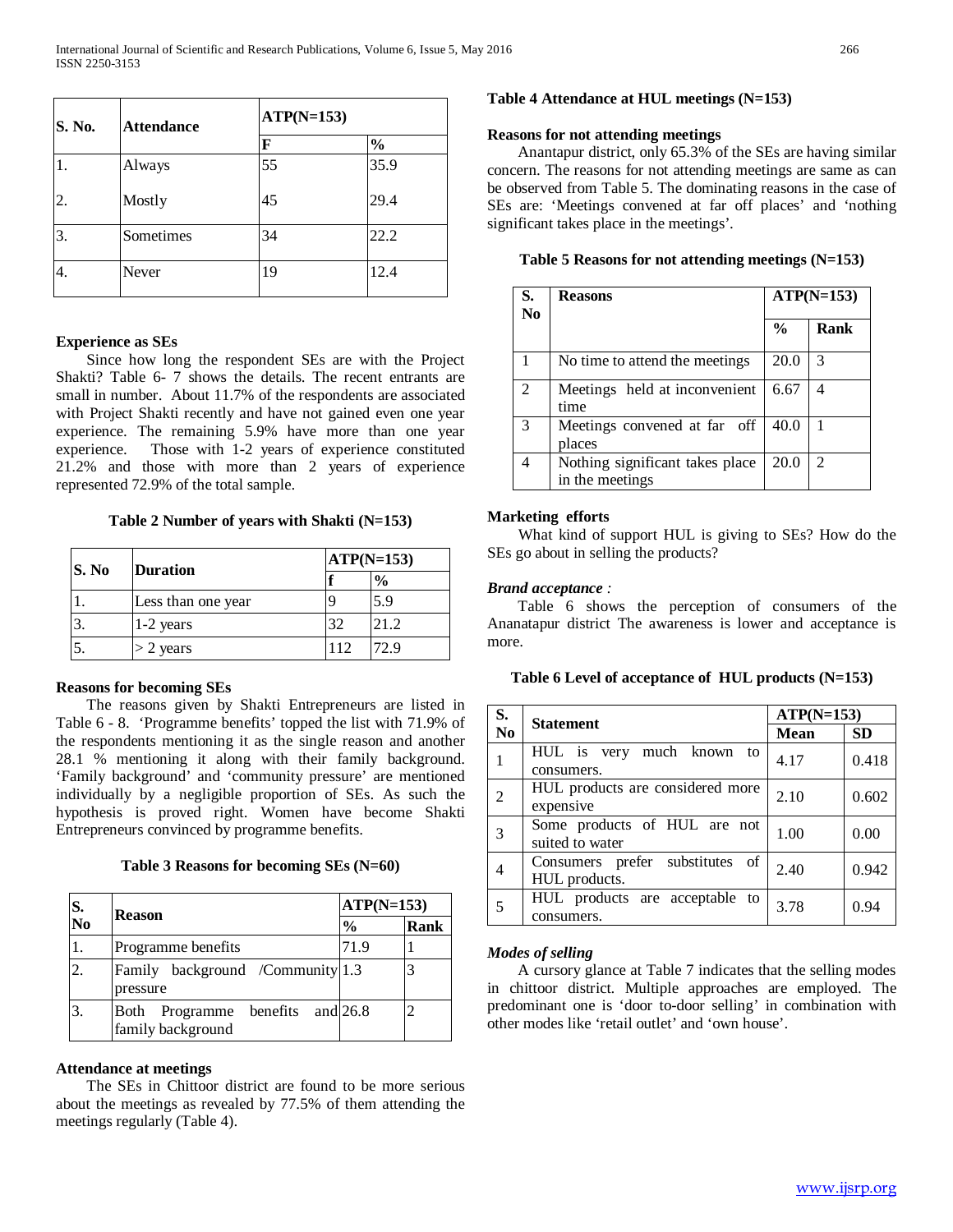| $-1$ . Clearly and Decident Clerk in Americans |  |
|------------------------------------------------|--|
|                                                |  |
|                                                |  |
|                                                |  |
|                                                |  |
|                                                |  |
|                                                |  |

|  | Table 7 Modes of selling by Shakti dealers(N=153) |  |  |  |  |
|--|---------------------------------------------------|--|--|--|--|
|--|---------------------------------------------------|--|--|--|--|

| S.No  Mode                                                    | <b>ATP</b> |
|---------------------------------------------------------------|------------|
| 1. Door to door                                               | 3.3        |
| 2. Sale at own house                                          | 2.0        |
| 3. Retail outlets                                             | 3.3        |
| 4. Door to door and sale at own house                         | 43.0       |
| 5. Door to door and retail outlets                            | 7.2        |
| 6. Sale at own house and retail outlets                       | 2.0        |
| 7. Door to door Sale, at own house and 39.2<br>retail outlets |            |

### **Number of households covered per Day**

 The number of houses covered by SEs shows that 48.5% of Anantapur District respondents cover about 31-45 in a day.

**Table 8 Number of households covered (N=153)**

| S. No | Number of houses | <b>ATP</b> |
|-------|------------------|------------|
| 1.    | < 15             | 6.3        |
| 2.    | $16 - 30$        | 13.9       |
| 3.    | $31 - 45$        | 48.5       |
| 4.    | $46 - 60$        | 21.8       |
| 5.    | 60               | 9.5        |

## **Life style changes**

 An interesting question arising can be, whether there is a significant change in life style of Shakti Entrepreneurs? There is significant change in the life styles of the Shakti women in all the five factors namely: Autonomy, Enterprising, Leadership, Active and Achiever in respect of Chittoor district. Table 9 shows the life style changes and the z values. The z values are significant for all the items indicating statistically significant changes in both the cases.

| S, No                                                                                                | <b>Statement</b>                                                                         | <b>Before</b> |       | After |           | $\mathbf{z}$    |
|------------------------------------------------------------------------------------------------------|------------------------------------------------------------------------------------------|---------------|-------|-------|-----------|-----------------|
|                                                                                                      |                                                                                          | Mean*         | SD    | Mean* | <b>SD</b> | value           |
|                                                                                                      | Factor 1 - Autonomy                                                                      |               |       |       |           |                 |
| 2                                                                                                    | I do not have to consult<br>my family members for<br>minor personal decisions            | 1.60          | 0.542 | 4.27  | 0.538     | 43.10*          |
| 3                                                                                                    | My husband / family<br>members consult me<br>before they take vital<br>decisions         | 1.78          | 0.606 | 4.63  | 0.535     | 43.47*          |
| 4                                                                                                    | I do not depend on my<br>family members for<br>meeting small personal                    | 2.24          | 0.752 | 4.34  | 0.528     | $28.18*$        |
|                                                                                                      | expenses                                                                                 |               |       |       |           |                 |
|                                                                                                      | <b>Factor 2 - Enterprising</b>                                                           |               |       |       |           |                 |
| 7                                                                                                    | I am confident that I can<br>run a business<br>independently                             | 1.93          | 0.575 | 4.75  | 0.490     | 46.02*          |
| 8                                                                                                    | My family members<br>support my<br>entrepreneurial initiatives                           | 1.40          | 0.621 | 418   | 0.717     | $36.13*$        |
| 10                                                                                                   | I am cash rich and do not<br>feel the pinch of cash                                      | 1.90          | 0.817 | 4.33  | 0.759     | $26.87*$        |
| 11                                                                                                   | I have got the opportunity<br>to mingle with others                                      | 1.95          | 0.682 | 4.18  | 0.567     | 31 <sup>4</sup> |
|                                                                                                      | Factor 3 - Leadership                                                                    |               |       |       |           |                 |
| 5                                                                                                    | I am confident of taking<br>lead roles in public<br>activities                           | 2.23          | 0.815 | 3.80  | 0.828     | $16.66*$        |
| 6                                                                                                    | People in my village<br>acknowledge that I am a<br>well informed person                  | 2.09          | 0.600 | 3.87  | 0.570     | $26.52*$        |
| Factor 4 - Active                                                                                    |                                                                                          |               |       |       |           |                 |
| 1                                                                                                    | I am confident that I can<br>socialize and speak in<br>public                            | 2.33          | 0.752 | 3.83  | 0.826     | $16.54*$        |
| 9                                                                                                    | I am capable of opening a<br>bank account and am<br>familiar with banking<br>formalities | 2.01          | 0.730 | 4.40  | 0.789     | 27.31*          |
|                                                                                                      | <b>Factor -5 Achiever</b>                                                                |               |       |       |           |                 |
| 12                                                                                                   | I am looked up on as a<br>pioneer in introducing the<br>latest products                  | 2.23          | 0.917 | 4.27  | 0.845     | $20.14*$        |
| $\frac{\text{Z}_{\text{tab}}=1.96 \text{ (}0.5\text{%} \text{ significance level}; }$ *- significant |                                                                                          |               |       |       |           |                 |

Scale: 5-Strongly agree 1-Strongly disagree.

## **Problems faced by Shakti ammas**

 Do Shakti Entrepreneurs have problems? The answer is NO according to the sample of all respondents. Table 11 shows the problems faced by Shakti dealers. They showed disagreement

## **Table 9 Life Style Changes - Project Shakti in Anantapur District (N=153)**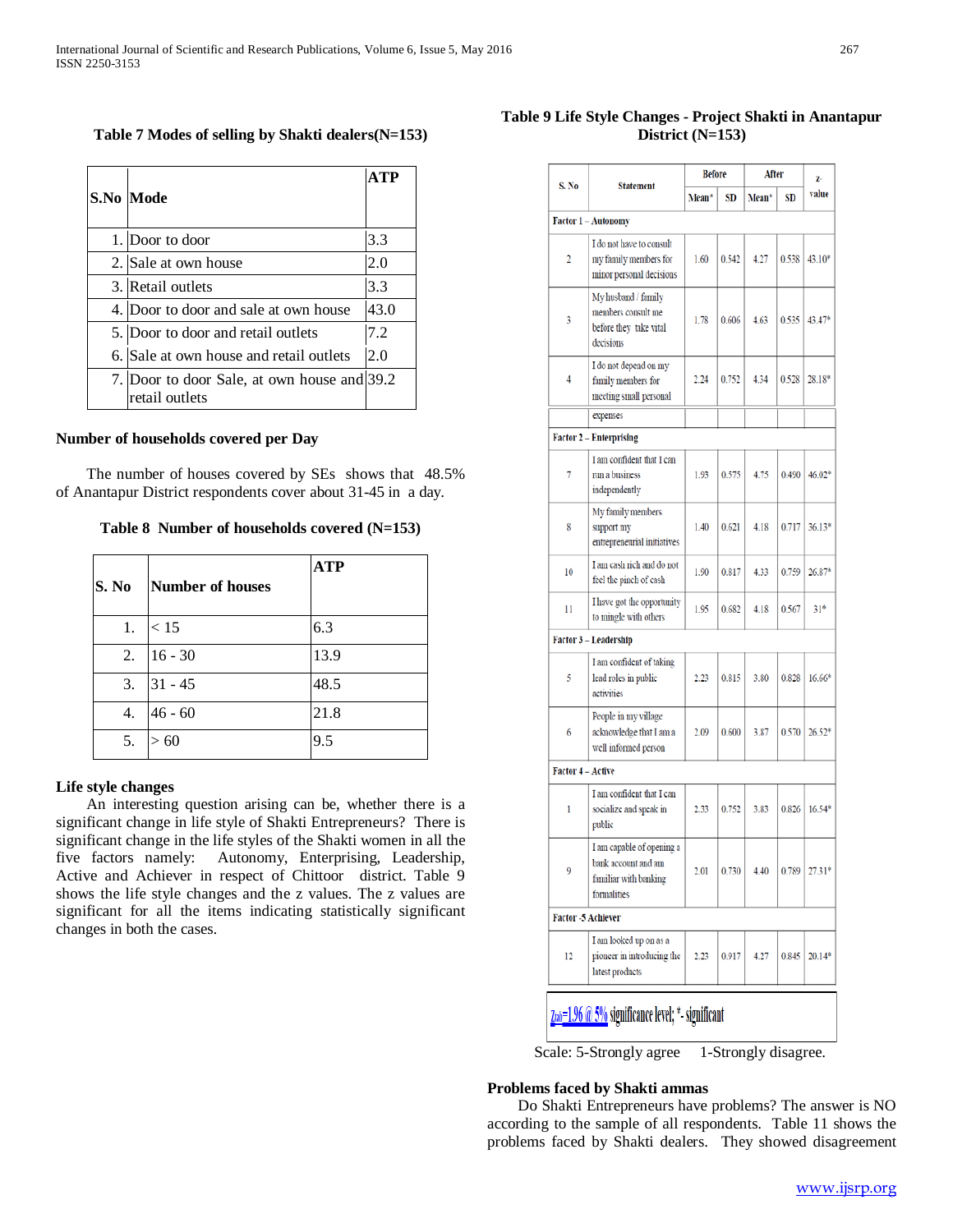with the problem statements indicating that they have no problems. However, the agreement with response to global statement "I have no problems" is positive. This requires a probe – whether they have problems other than those mentioned in the table. Personal inquiries with SEs at the later stage did not provide any clues to the problems.

## **Table 11 Problems Faced by Shakti Dealers (N=153)**

|       |                                                      | <b>ATP</b><br>$(N=153)$ |           |  |
|-------|------------------------------------------------------|-------------------------|-----------|--|
| S. No | <b>Statement</b>                                     |                         |           |  |
|       |                                                      | <b>Mean</b>             | <b>SD</b> |  |
| 1     | I face competition from local<br>retailers           | 2.05                    | 0.746     |  |
| 2     | I have problems with those<br>who sell fake products | 1.73                    | 0.778     |  |
| 3     | I have problem in reaching<br>households             | 1.78                    | 0.783     |  |
| 4     | I face problems of gender<br>discrimination          | 2.07                    | 0.634     |  |
| 5     | I have no problems                                   | 2.82                    | 1.479     |  |

## **Views on Support by HUL**

 Request for continuation of benefits being provided by HUL is relatively stringer in the case of annatapur district.

|  |  |  | Table 12 Views on Support by HUL (N=153) |
|--|--|--|------------------------------------------|
|--|--|--|------------------------------------------|

| S.<br>N <sub>0</sub> | <b>Views</b>                                         | <b>ATP</b> |
|----------------------|------------------------------------------------------|------------|
| 1                    | Effectiveness of incentives                          | 97.4%      |
| 2                    | Effectiveness of Advertisement support               | 100.0%     |
| 3                    | Continuation of benefits<br>being<br>provided by HUL | 95.4%      |
| 4                    | Complaints                                           | 3.3%       |

## **suggestions of ses to hul**

 What are the suggestions to HUL by SEs? Table 13 shows that SEs of Anantapur district suggested changes in price and packaging.

## **Table 13 Suggestions to HUL (N=153)**

| S.No | <b>Suggestions</b>                                       | ATP           |      |
|------|----------------------------------------------------------|---------------|------|
|      |                                                          | $\frac{0}{0}$ | Rank |
| 1.   | Change in packaging                                      | 3.3           |      |
| 2.   | Change in price                                          | 26.8          |      |
| 3.   | Both Change in packaging 49.0<br>and price               |               |      |
| 4.   | Change in brand name, 19.7<br>packaging and price        |               | 3    |
| 5.   | Change in brand name, 1.3<br>packaging ,price and colour |               |      |

### **Findings:**

 Rural marketing needs innovative approaches to reach the remote villages and bottom of the pyramid consumers. The experiments of HUL and ITC-e-Choupal are commendable. The empowerment of village women as rural distributors in project Shakti make it a unique experiment.

 The project took off very well and is working in many areas successfully as per the reports.

## III. CONCLUSIONS

- Rural marketing needs innovative approaches to reach the remote villages and bottom of the pyramid consumers. The experiments of HUL and ITC-e-Choupal are commendable. The empowerment of village women as rural distributors in project Shakti make it a unique experiment.
- The project took off very well and is working in many areas successfully as per the reports. The present study found its working in Anantapur and found that the project is doing well.
- The Project Shakti is, therefore, not only conceptually sound but also operational. However, there are some problems to be sorted out to make it more effective.

## IV. SUGGESTIONS OF THE STUDY

 The Project Shakti, when conceptualised as a system will be found having the following components.

- Rural staff of HUL
- Shakti entrepreneurs.
- Government agencies
- Supply of brands
- Sale of brands

 To implement Project Shakti more effectively the following suggestions will be helpful.

## **Rural staff of HUL**

HUL has to pay attention to the following aspects.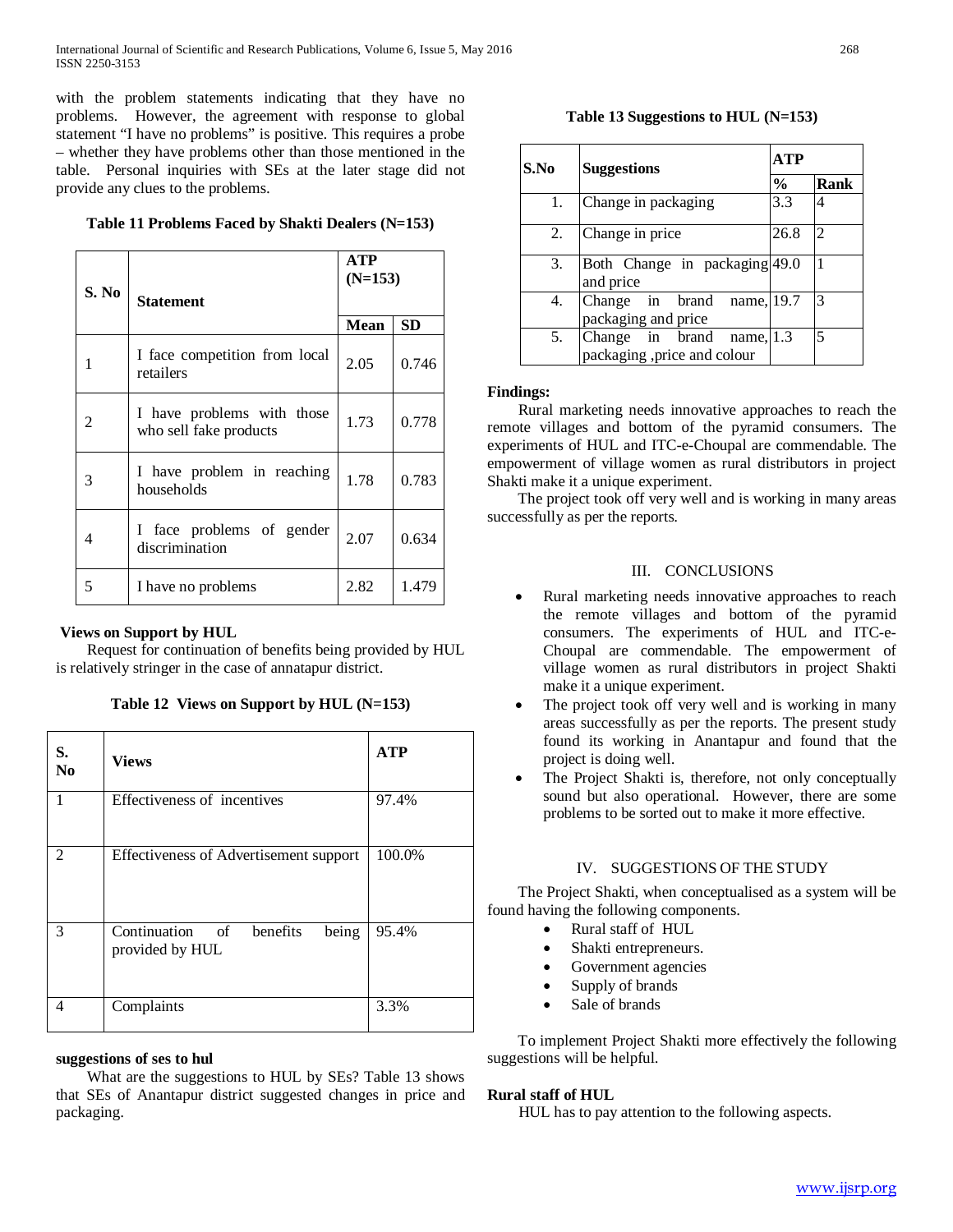#### *Recruitment and Selection*

 The different types of positions required for the company to work in rural areas may be duly advertised through the print and electronic media. As far as possible, candidates may be selected based on their merit, with due consideration to the language skills- fluency in writing and speaking the local language and English.

#### *Training*

 The RSPs considering their pivotal role in the business deals may be imparted, appropriate training at the State headquarter city for a period of one to two months. During the training period they may be paid full salary.

#### *Pay and incentives*

 The staff particularly the RSPs and their subordinate staff may be provided handsome pay package (if possible running scales) and congenial working/service conditions. It may be worthwhile if all the staff of the company are given annual/periodic incentives including yearly bonus, medicare, annual increments, etc. This will prevent desertions of the employee and inculcate dedication, hard work, sincerity and honesty in their work.

### *Infrastructure*

 It may be good for the company if proper office (work place) with necessary infrastructure instead of simply attaching them to the local agencies and their godowns. The Regional Sales Officer may need to be provided a decent office with the required infrastructure along with supporting/secretarial staff to assist him in the formulation of policies and functioning norms and schedules of the staff under him. This office may be located at a well known place of the headquarter city of the region.

## *Transport facility*

 The company may consider the possibility of providing the necessary transport facility to the RSP to approach the Shakti points easily and to recover the cost of the products without fail.

#### **Shakti Entrepreneurs**

 In respect of Shakti entrepreneurs, HUL has to take following measures.

#### *Loan facility*

 Certain members of the SEs seem to be enthusiastic in expanding their business. But they do not possess the matching finances. Hence they deserve to be encouraged by providing appropriate credit facility in the purchase of the products, after a careful examination of their financial capabilities and resources as well as track record in the sale of products. Such select SEs may be placed under the strict vigilance, supervision and responsibility of the respective RSPs.

#### *Reviving inactive units*

 A number of SE points are reported to be not so active as expected by the company. Appropriate immediate steps may be initiated to tide over the situation and to make them functional.

#### **Government agencies**

 A model based on private and people participation can be successful only when public agencies make their contribution in the right way. Collaboration is a two way process and the company and government agencies should have mutual concern for the benefit of society.

#### *Linkage with government agencies*

 The company may make sure that the concerned State Government wings of DRDA such as Indira Kranthipatham, etc are in regular touch with the personnel of the HUL and their working pattern, including their schedules from the standpoint of various administrative matters, besides meticulously evaluating the women empowerment and its impact on the quality of their life.

#### *State agencies to be active*

 The State Government DRDA wings should have full knowledge of the HUL company and the strategies adopted for the women empowerment. Periodic evaluation of various aspects of SEs will certainly help the Government in understanding whether women empowerment has been successful by the participation of HUL. It is necessary that the State Government DRDA should maintain the complete list of SEs in the State.

## *Supply of brands*

 In the matter of supply of brands, it is important that the company has to take care of the SE's request. Failure to do so will have obvious negative consequences like loss of sales to SEs and increased preference to retailer points.

 The supply of different brands of products has to be continuous as far as possible in order to meet the customer demands.

#### *Sale of brands*

 It is reported by majority of the SEs that the company is unable to keep up its offers on the sale of different brands of products to them. The company therefore should address this problem and keep up the promise of delivery of offers.

#### REFERENCES

- [1] Arul Kumar, S. and Madhavi, C. (April 2006), "Rural Marketing for FMCG", Indian Journal of Marketing.
- [2] Babu, Prasanth, K. (2005), "Marketing Strategy For Medicinal Plants", Global CEO, August, Vol. V, No.8, Pp. 49-53.
- [3] Badi, R.V. and Badi, M.V. (2004), Rural Marketing, Himalaya Publishing House, Mumbai.
- [4] Debashis Sen Gupta. (2006), "Corporate social responsibility: An effective manthra for rural market development", Effective Executive, May, Vol. VIII. No.5. Pp. 27-30.
- [5] Dogra, Baham Karminder Ghuman. (2008), Rural Marketing Concepts and Practices, Tata McGraw – Hill Publishing House Limited, New Delhi.
- [6] Gopalaswamy, T.P. (1997), Rural Marketing Environment, Problems and Strategies, Vikas Publishing House, Noida.
- [7] Habeeb-ur-Rehman, K.S. (2004), Rural Marketing in India, Himalaya Publishing House, Mumbai.
- [8] Hari Sundar, G and Prashob Jacob. (2009), "Post Office Savings and its Relevance in Rural Areas: A Study on impetus for rural investment with reference to Kumbalangi in Cochin", Vidwat, Vol.2, Pp. 26 – 34.
- [9] Jose, P.D. (2008), "Rethinking the BOP New models for the new millennium – Discussion", IIMB Management Review, June, Pp. 203 – 214.